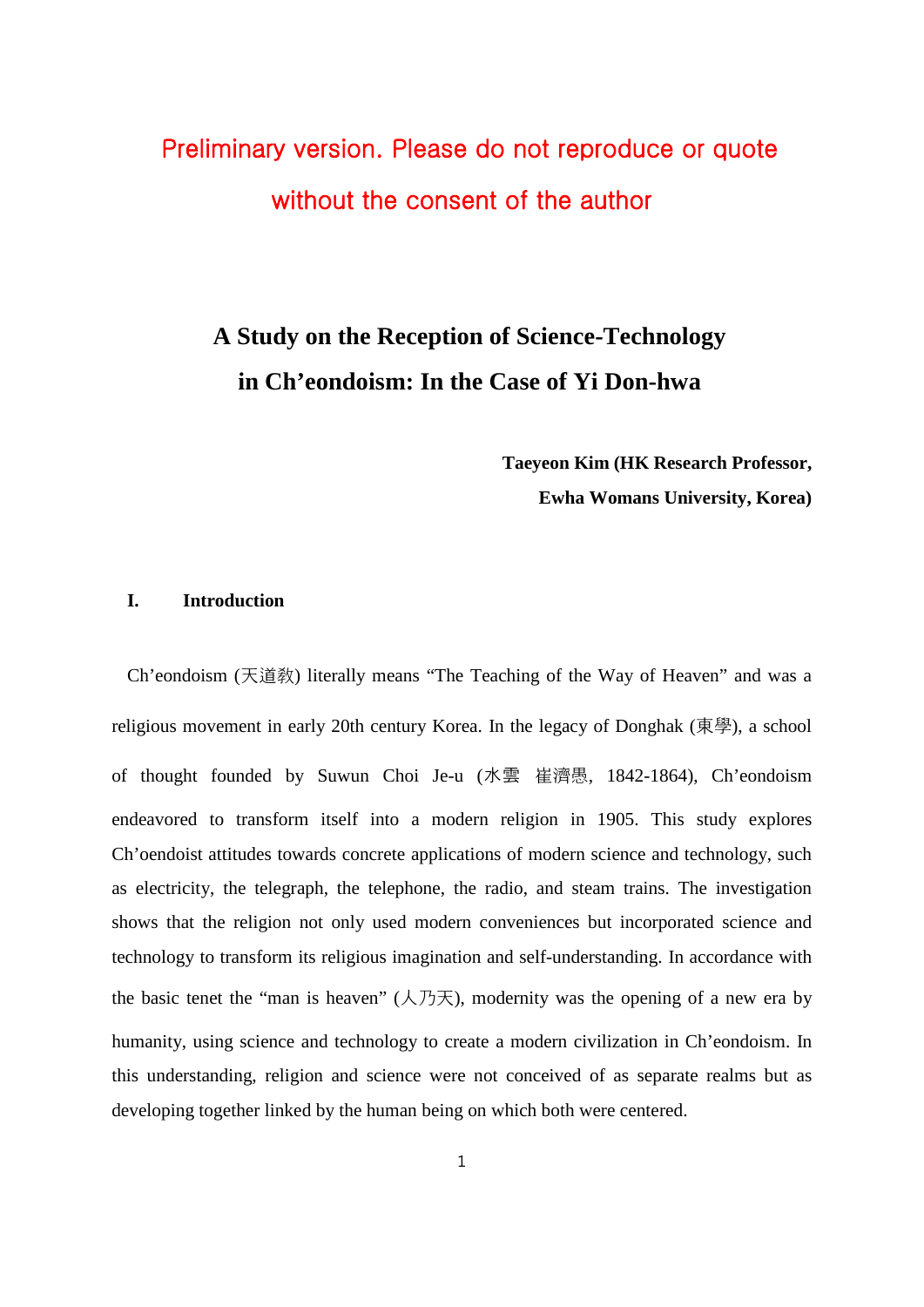The integrated perspective of Cheondoism that differs from the common view of an incompatibility of religion and science, has been regarded as irrational mysticism. For example, Lee Chul-ho writes in his recent work on Yi Don-hwa (李敦化, 1884-1950), one of the leaders of Ch'eondoism: "Yi's thought is not free from fundamentalism, because he sought to find the basis of his belief and religious dogma in scientific hypotheses, concepts and proofs".<sup>[1](#page-1-0)</sup> Moreover, Lee finds that "the obsession for western universality" is inherent in Yi's integration religion and science. Lee's criticism is no unproblematic because he applies a rationalistic perspective that itself has been constructed in the course of the modern period. The perspective that regards religion and science an irreconcilable is not well suited for understanding philosophic, religious or intellectual developments in Korea in a period in which discourses on religion and science were diverse and in flux.

Research on Ch'eondoism has mostly focused on its political role. It is positively assessed for its function in the independence movement and as a religious or philosophical contribution towards Korean national identity. This paper departs from the perspective of political history. It investigates Ch'eondoim as a new religious movement that actively integrated science and technology in order to elevate its status as the most modern, most highly evolved religion in the world. The investigation is a first step to assess Cheondoism not as an exclusively national religion, but on its own terms as a modern, potentially global religion of the period of modernization. The reason for the focus on Ch'eondoist attitudes towards science and technology is the fact that the leaders of the movement were committed

-

<span id="page-1-0"></span><sup>1</sup> Lee refers to the following sentences from Slavoj Žižek's *In Defence of Lost Causes*: "No wonder then that religious fundamentalists are among the most passionate digital hackers, and always prone to combine their religion with the latest findings of science: "for them, religious statements and scientific statements belong to the same modality of positive knowledge. (In this sense, the status of "universal human rights"is also that of a pure belief: they cannot be grounded in our knowledge of human nature, they are an axiom posited by our decision.) The occurrence of the term "science" in the very name of some of the fundamentalist sects(Christian Science, Scientology) is not just an obscene joke, but signals ths reduction of belief to positive knowledge.": Slavoj Žižek, *In Defence of Lost Cause*s (London & NY: Verso, 2008), 31-32; 이철호, "우주종교로서의 개벽사상: 이돈화와 김지하의 진화론 수용 및 그 정신사적 계보"「한국학 연구」, (2015/ 38), 502, 507.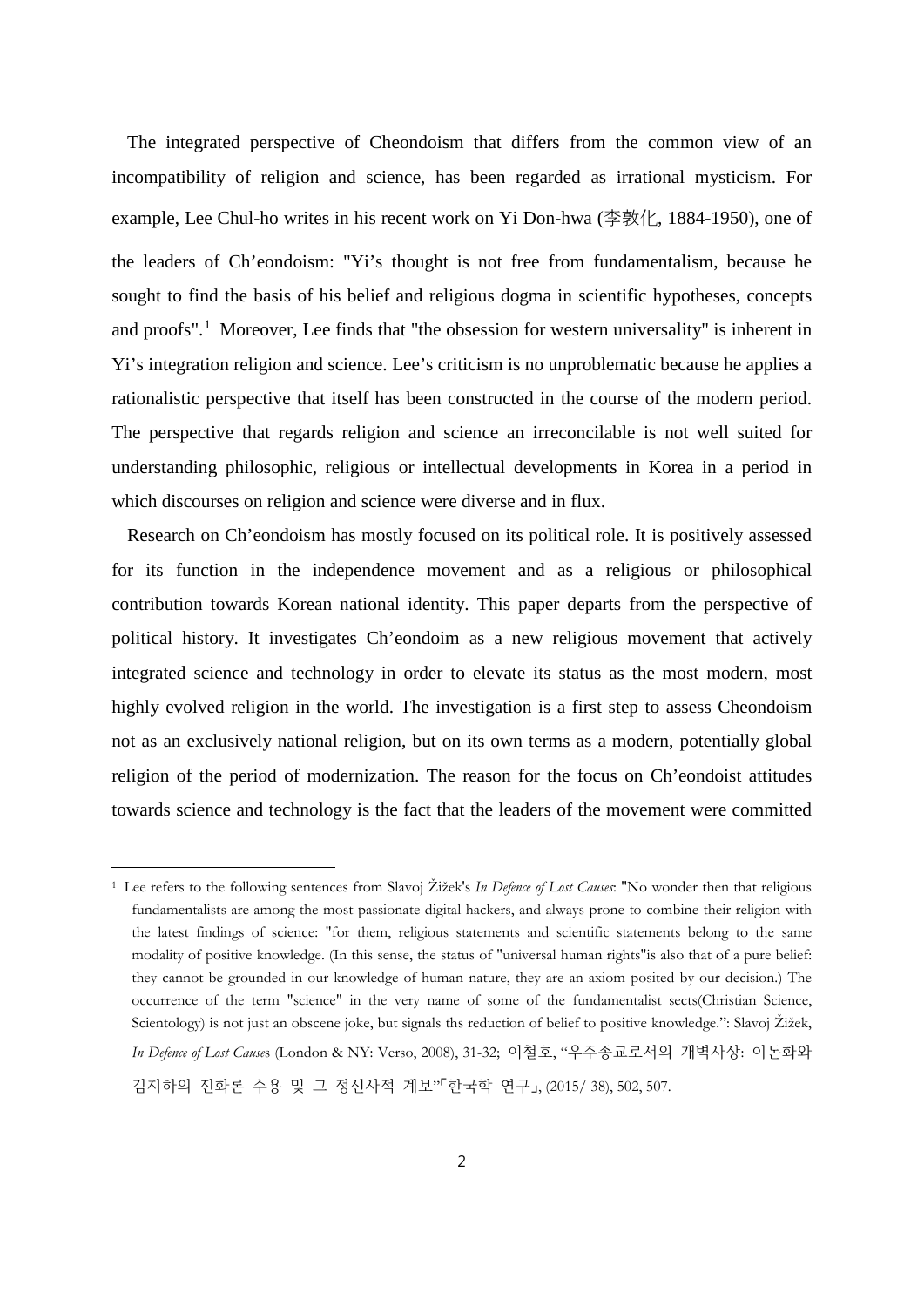to educate and enlighten the nation through the introduction of the latest knowledge from abroad. Compared to the other religions of Korea in the period, Ch'eondoism held the most positive and activist stance in applying scientific knowledge to its religious understanding and world view.

In my talk today, I attempt to show how the Ch'eondoist attitude to scientific knowledge and to technical applications influenced its religious experience. To this aim, rather than attempting an exhaustive analysis of relevant discourses, I provide an overview of Ch'eondoist approaches and reinterpretations and narrate the Ch'eondoist interaction with science and technology. The investigation presented today is the first to step of a study that considers Ch'eondoism's place among new religious movements in the global religious history of the period of modernization from the late  $19<sup>th</sup>$  to the  $20<sup>th</sup>$  century. My presentation today focuses on Yi Don-hwa(李敦化, 1884―1950), and mainly uses *Gaebyeok* (開闢, lit. *Opening of New World*, 1920.6―1926.6, 1934.11―1935.3), the representative magazine of Ch'eondoism, und *Byeolgeongon* (別乾坤, lit. *Another Heaven and Earth*, 1926.11―1934.6).

#### **II. From Electric Force to Spiritual Force**

An article entitled "General knowledge of electricity for domestic uses" (家庭應用 電氣 常識(一) appeared in 1930 in *Byeolgeongon*. The author was Yoon Ju-bok (尹柱福, ?―?), who professionally worked in technology. Yoon portrays electricity as a dramatic event, a thunderbolt that used to be heaven's punishment now placed into man's own hand to serve humanity. Telephone and telegraph reduce the space on our globe, electric light dented the preeminence of the Sun, the radio, the electric phonograph and television establish an electric authority over modern humanity. Yoon's view reflects a common attitude towards electicity among educated people of the period,

In the same magazine, Cho Gang-san, a Ch'eondoist lay person's contribution offers us a different perspective on advanced technical devices: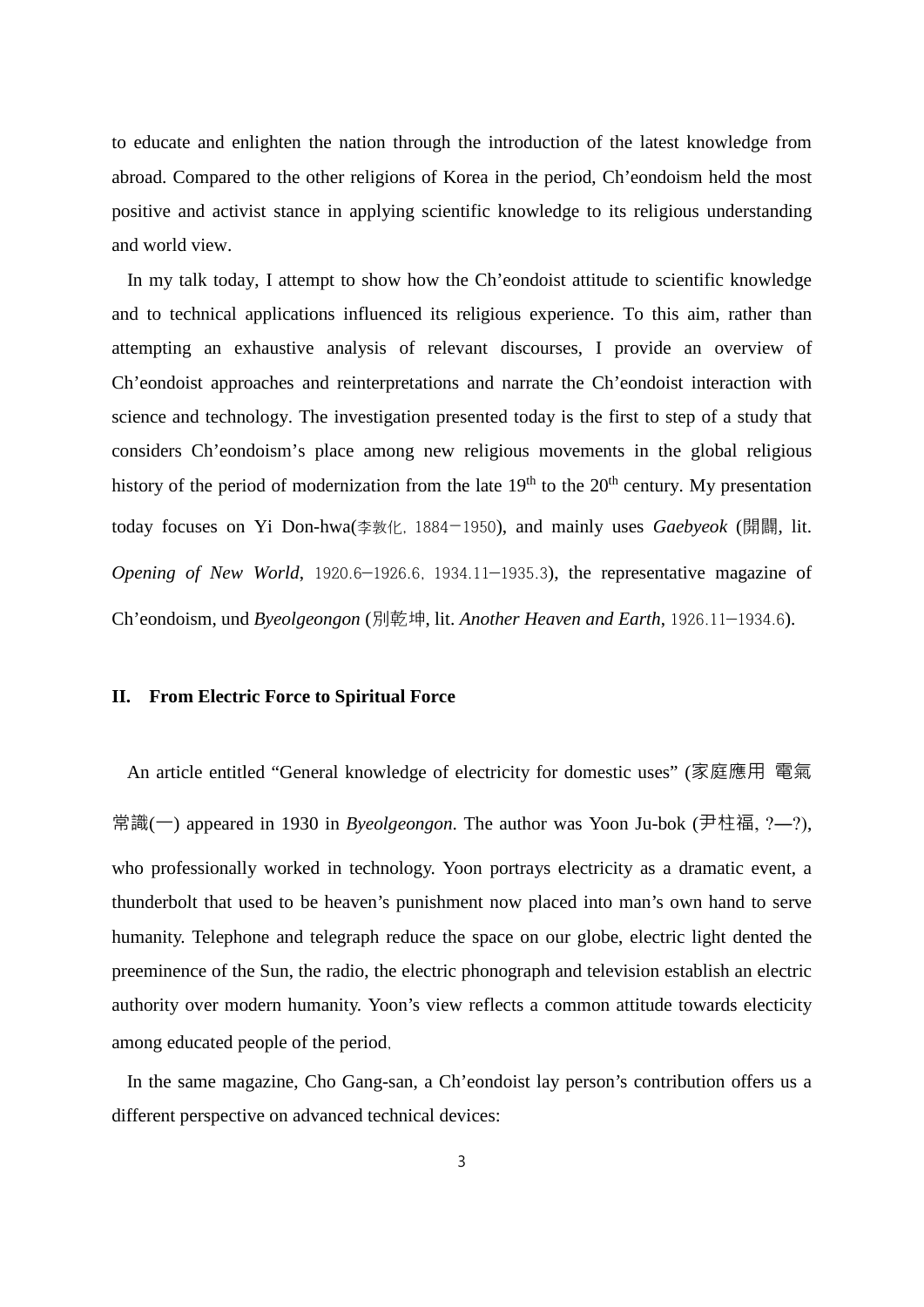Morse's invention of the telegraph was a great blessing to humankind. However, the shortcoming was that one still could not communicate in unequipped places ... Would it be possible to communicate without lines? Indeed all that a mind can think can be realized. There is nothing that could come out of thought. Every mystery of the universe will be eventually disclosed in (human) knowledge. Time and space of the universe which have not been comprehend yet, will come into (human) knowledge. Shortly after thinking about communicating without lines, radiotelegraphy was indeed invented. [2](#page-3-0)

Cho employs the perspective of Ch'eondoism that regards technical development as a fruit of the human power of mind. Scientific development as a fruit of the power of the human mind is found a decade earlier in an article by Yeonpo (然飽) in *Cheondo Monthly Bulletin*  (天道敎會月報): "Our human life is indeed all-powerful. Because we desire to reach beyond the ocean, we invented the steamer. Because we desire to fly in the sky, we invented the plane." [3](#page-3-1)

Kim Myeong-ho (金明昊, 1901―?), who was a Ch'eondoist leader and a member of the New Party, wrote that the with progress, bodily material needs increase. Yet man's aspirations being far greater than his bodily needs, the needs of soul and mind will always be far more intense than those of the body. For this reason, Kim defined mind and soul as the root all of matter, because man's needs of the mind and the soul bring forth material civilization. Referring to Benjamin Franklin (1706―1790) and the invention of electricity, he again stresses human "mental power" and "the need of mind and soul".

Today's civilization is called a material civilization and widely regarded as nothing but soul- and mind-less objects. This is seeing only material objects while being unable to see what came before them. Let us have a look at Franklin's invention of electricity. As we see machines driven by electricity we see are mere materials, but let us consider Franklin on the day he invented electricity. A flash in the sky, like a demon fire, which we fear because we cannot understand it. Let us try to understand. His heart, without any material desire, his very

-

<span id="page-3-0"></span><sup>2</sup> 速記者 曺山江, "닭의 제 歷史講演", (1932/59), 9.

<span id="page-3-1"></span><sup>3</sup> 然飽 "人萬能으로부터 天萬能에" 「천도교회월보」(1922/ 139), 25.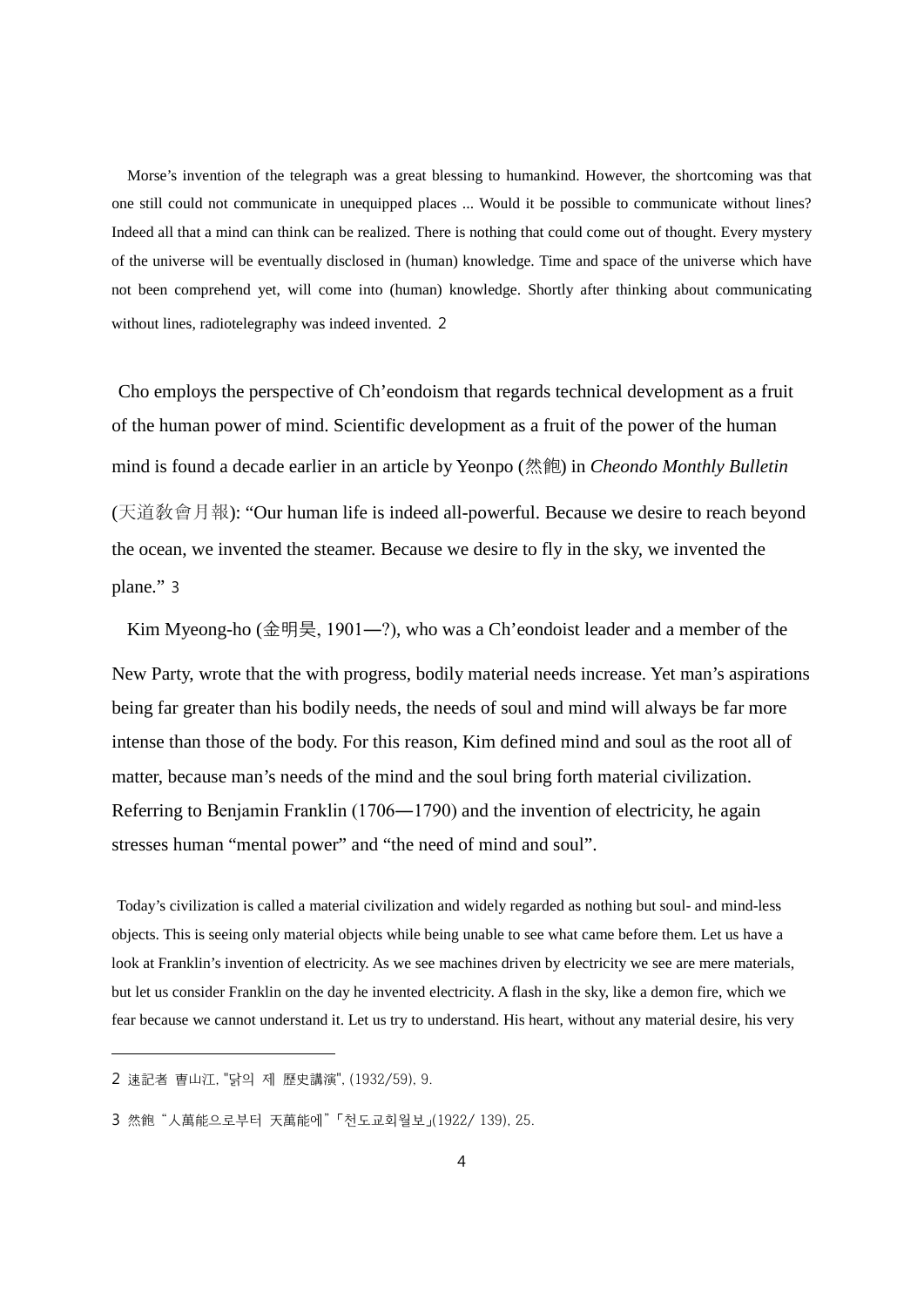soul demanded to know. This is what all is about. Before an invention or a discovery comes the utmost earnestness of a striving soul and mind. Let us consider the great men whom we know well. The needs of their mind and soul correspond to the level of the great men.[4](#page-4-0)

Kim Myeong-ho reached a religious interpretation of the human spiritual and intellectual effort as the driving force of scientific and technological progress.

Yi Don-hwa went further than Kim. He imagined an elaborate cosmology based on the development of science and technology. The invention of telegraph, telephone, steam locomotive and steamer to him was evidence of progress achieved by the power of the human mind that would transform the universe:

Originally, what made mankind mankind was in man's self-emancipation from nature. On the one hand man uses his human talent, on the other, restructures the chaos of the natural world, so that the development of human life can begin to progress. The Stone Age changed to the Bronze Age, the Bronze Age changed to the Iron Age, the Iron Age changed to the Steam Age, the Steam Age changed to the Electricity Age again. The speed of the ascent of human power accelerates. Therefore the modern sciences possess the great supremacy of the human world as well as an outstanding influence on material renovation … T[t]ruly, the power of the human mind and soul has overreached nature and will change heaven and earth and all things![5](#page-4-1)

According to Yi, scientific truths were not separated from religious truths. He believes that "a kind of mysterious force rules all things in the universe". As in electric force in electricity, steam force in steam engines, human force was in the human being. As growth in animals and plants is mysterious, he deduced that the force of the earth, the force of the fire, electric and steam force in the last analysis were all the same. He identified universal gravitation as the principle of all forces and assumed that as this force permeated the entire universe, including all matter and humankind.[6](#page-4-2) With man creating the new era, Ch'endoism understood change

-

<span id="page-4-0"></span><sup>4</sup> 金明昊, "侍日說敎에 對하야", 「천도교회월보」, (1922/ 5), 31.

<span id="page-4-1"></span><sup>5</sup> 李敦化, "新時代와 新人物", 「개벽」(1920/ 3), 15-16.

<span id="page-4-2"></span><sup>6</sup> 李敦化, "眞理의 體驗", 「개벽」(1922/ 27), 35.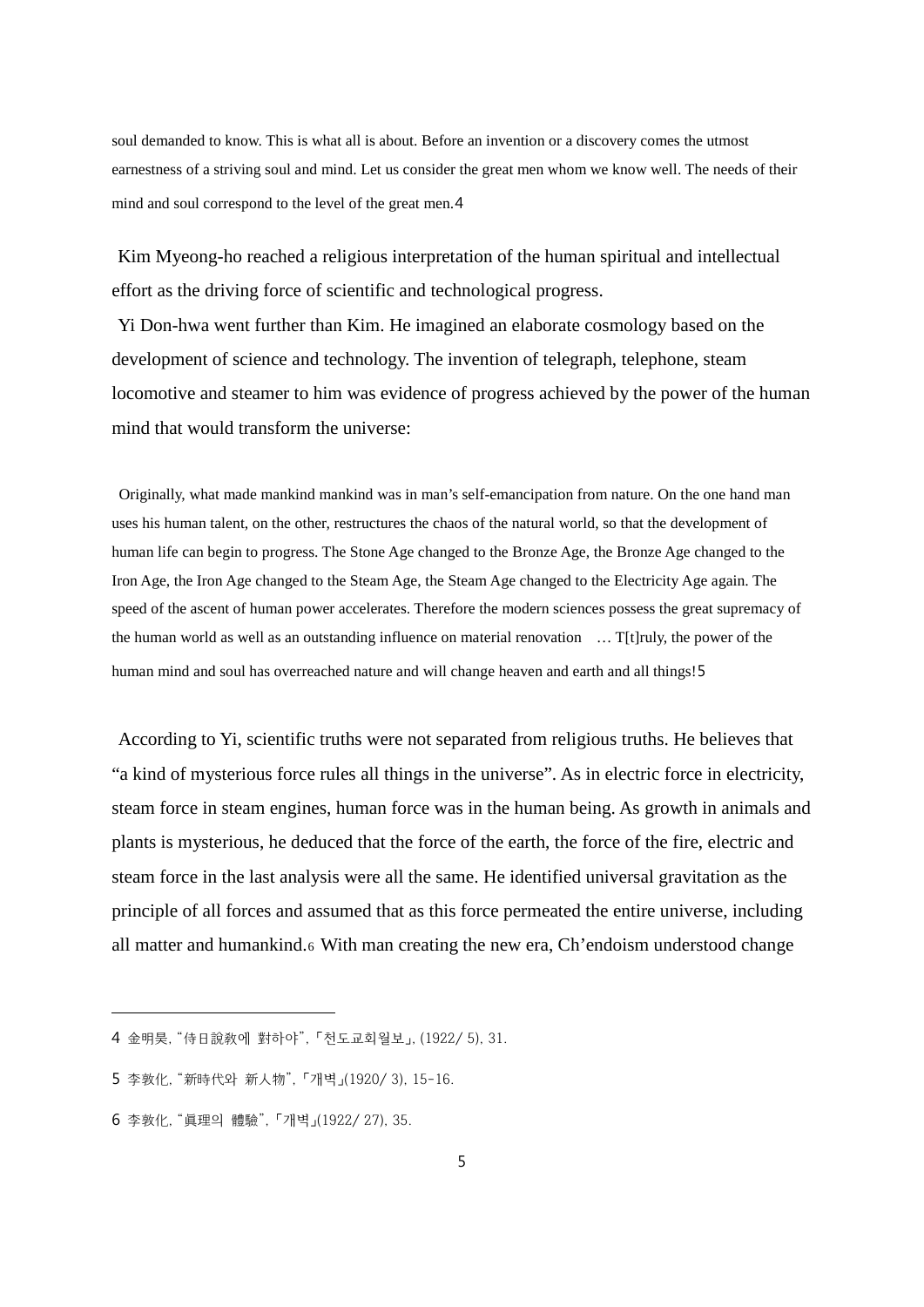universe caused by human action as positive, regarding humanity as the agent of a scientific transformation of the world.

At the same time Ch'eondoist thinkers did not simplify into a one way avenue towards process and perfection. In the article of 1921 titled "Can man indeed be omniscient and omnipotent?" Yi portrayed the universe as huge vital force. The model of this idea was the telegraph, which he lyrically described as strings that as in a stringed musical instrument bridged time and space (琴線: original meaning is Geomungo strings) which resonate and conveyed sound. The resulting image of a "phenomenon of the world of the mind and soul as a great universal vital force (宇宙大活精인 心靈界의 현상)". [7](#page-5-0)

#### **III. Science Myth**

-

*Byeolgeongon* of 1929 published a short story by Yi Don-hwa: "New myth – Before the world began"(新神話- 開闢以前). The narrator tells an ignorant old man (*Muhaong*, 無何翁) about the birth of the universe based on the evolution theory and history. The story may appear abstruse, but Yi predicted new universal dimension achieved by progress in the spiritual and material world, in which all people lived in harmony, without borders of races or states. Yi's thought appears to reproduce traditional images of harmony, yet it reminds us that the human being is connected with the heaven. The title "new myth" indicates that he intended to present a myth based on scientific progress.[8](#page-5-1) Concrete aspects in the "new myth" include a "the radio car" as a means of transportation powered by electric force, and interracial and even inter-planetary marriages as a common and accepted phenomenon.

In addition to showing an awareness of global trends, his myth can also be read as the opposite of reality in Korea under Japanese rule: Evolved people using the radio car which

<span id="page-5-0"></span><sup>7</sup> 夜雷, "人은 果然 全知全能이 될가",「개벽」, (1921/ 9), 50.

<span id="page-5-1"></span><sup>8</sup> 夜雷 "新神話 '開闢以前'", 별건곤 제19호 (1929.02.01.), 168-172.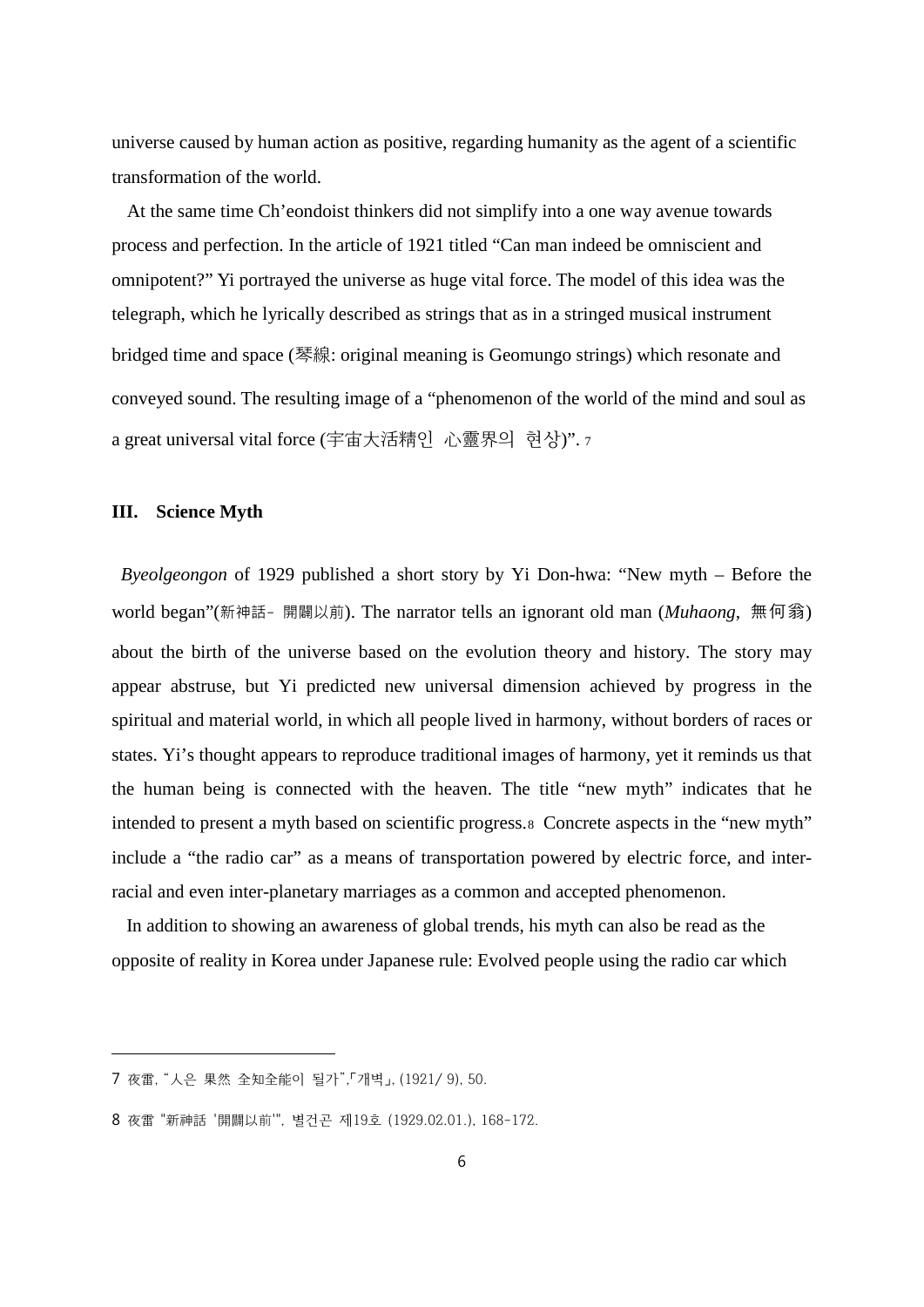combined communicating and transportation, while the boundaries of power and national tradition had been overcome.

According to Yi ,'human life' was the center for understanding religion and society. Experiencing the changes on daily life brought by science and technology, one might feel the need for a religious explanation. But this explanation should not stop in the religious sphere, but reform the human condition itself. Moreover, this religious explanation would become a driving force to reform society.

## **IV. Conclusion**

Different from preceding religious thinkers, Yi Don-hwa and Ch'eondoism approached the material universe by the way of technological application of modern science. His experience of modern technology brought him to a new anthropocentric cosmological view. He regarded scientific technological innovation as evidence of the existence of a force that joined the human being with the universe. He was not unaware of problems in the real world around him (both in the application of science and in human society), but nonetheless maintained that these were results of the as yet limited scientific progress of his time. This allowed him to believe in a continuous evolution that would proceed from insights into the organic relationship between the universe and human being, eventually leading to the perfection of man and society.

It seems important to me to consider Ch'eondoism and its attitude towards science and technology in terms of defining it's own religious and reformist identity. Yi Don-hwa and other thinkers of Ch'eondoism sought to overcome the distance of existing religions and science by actively integrating scientific knowledge into a rationalized religious identity. We can read Ch'eondoism in the historical context of Japanese colonial rule as an attempt at creating am outlook of hope for the future. At the same time, we can recognize the Ch'eondoist theory of the world as an effort of presenting itself as the most advanced religion in an evolutionary sense that would ultimately become the global creed.